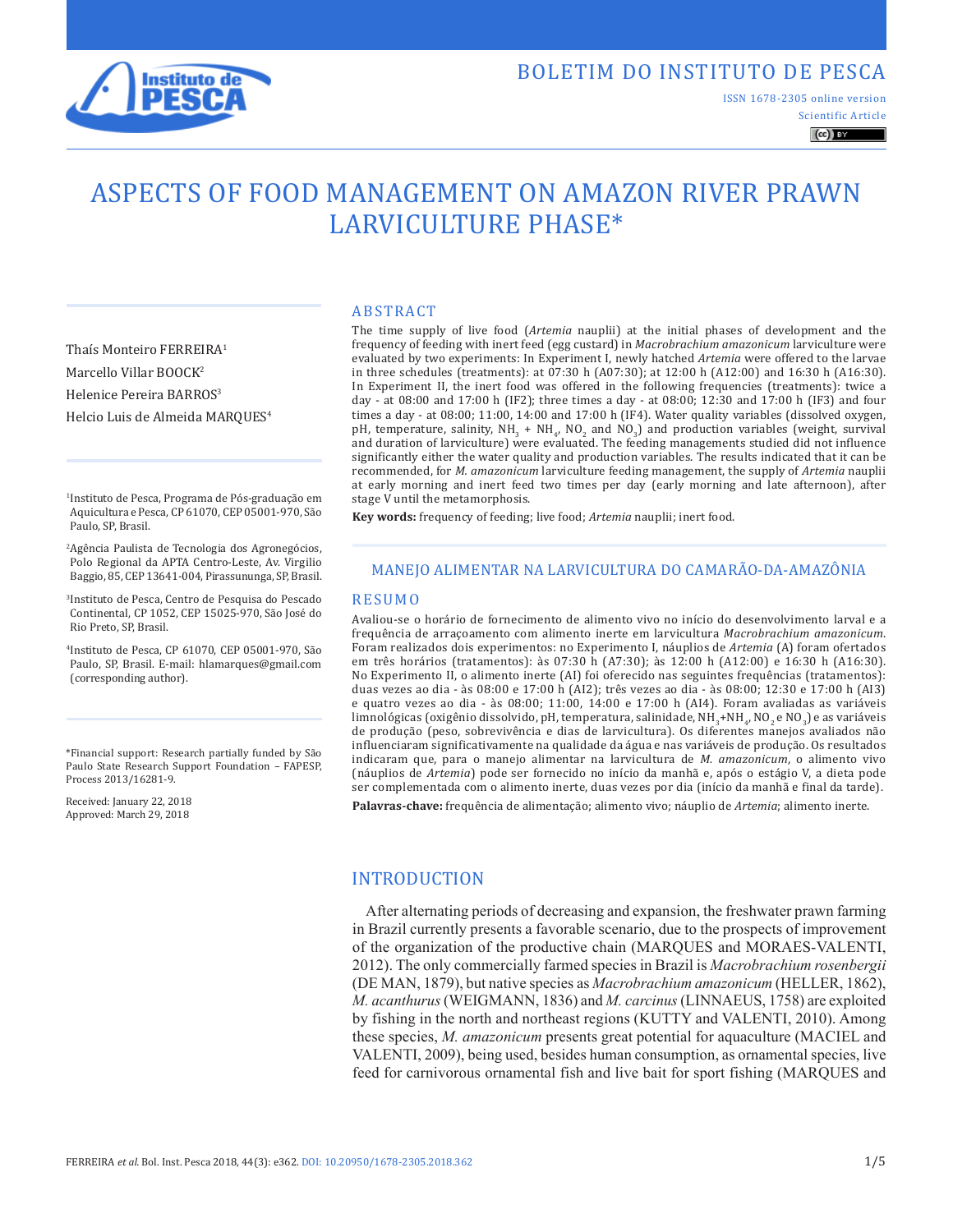MORAES-VALENTI, 2012). Although the larviculture techniques of the species are well developed, feeding management in the different larval stages still presents controversial results.

In order to establish feeding management, the behavior of the larvae facing the diet supplied should be known. Behavior studies have mainly evaluated the dependence of exogenous food on larval development (ANGER and HAYD, 2009, 2010); acceptance of inert food according to the stage of development (ARAUJO and VALENTI, 2007); ingestion of *Artemia* according to stage of development, supply density of nauplii and period of day (MACIEL *et al*., 2012) and the influence of the color of the larvae maintenance tanks in the food intake (MACIEL and VALENTI, 2014a). Also the replacement of *Artemia* nauplii by inert food was investigated (MACIEL and VALENTI, 2014b; ARAUJO and VALENTI, 2017).

Despite these studies, some aspects of feeding management need to be better investigated, as the feeding time with live food during the initial larval stages and the frequency of feeding with inert feed (custard). Those aspects can influence the food intake, it's assimilation by the larvae and, consequently, larval development and productivity.

*Macrobrachium amazonicum* larvae feed on *Artemia* nauplii from the second stage of larval development (ARAUJO and VALENTI, 2007), with the recommended frequency of once a day MACIEL *et al*. (2012). Additionally, these authors comment that is necessary establishing the best time of the supply of nauplii, considering the feeding activity of the prawn larvae.

Regarding to inert feed supply, ARAUJO and VALENTI (2007, 2017) recommend starting feeding *M. amazonicum* larvae from stage VI, as a complement to the feeding with *Artemia*, considering that since stage VII, inert feed becomes to be more consumed than live food. The larger availability of inert feed appears occurring just after the supply, because even with aeration, the flakes of feed rapidly precipitate on the bottom, becoming less accessible for the larvae, which have planktonic behavior. Thus, the unconsumed feed can be microbiologically decomposed resulting in an increase of nitrogen compounds, thus prejudicing the water quality. Additionally, after some time in the water, there is leaching of the feed nutrients. Consequently, the supply of inert feed in two or more portions during the daytime could increase the chance encounter of the larvae with the feed, minimizing the wastes and improving the absorption of nutrients by the larvae (MACIEL, 2007).

Considering these aspects, the objective of this study was establishing a protocol aiming to maximize the feeding efficiency on *M. amazonicum* larviculture, determining the most adequate time for *Artemia* supply in the initial larval phase and the frequency of inert feed supply after stage V.

## METHODS

Two experiments were carried out during January to March, 2015 at the Freshwater Prawn Laboratory of the Pirassununga Aquaculture Centre. The general procedures, common for both experiments were described below and after that, the specific procedures to experiments I and II were presented.

Larvae of *M. amazonicum* prawns were obtained from ovigerous females collected in a breeding pond and transferred to a hatching tank of 100L, inside the laboratory. After hatching, larvae were counted and transferred to the experimental tanks (rectangular plastic 30 L black boxes, with 20 L of useful volume) with water recirculation system (external biological filter), at a density of 50 L-1. The recirculation rate was maintained at 100% of total volume per hour. Starting 14 days before the beginning of the experiments, the biofilters were gradually activated, adding ammonium  $(NH_3)$  solution to them.

The photoperiod was 12 h clear / 12 h dark. The wastes of food, exoskeletons, dead larvae and feces of the experimental tanks were syphonated daily, in order to keep good water quality. Temperature, dissolved oxygen (YSI Pro 20 oxymeter), pH (EcoSense 100A pH meter) and salinity (INCOTHERM Salinometer), were measured once a day (from 8:00 to 09:00 a.m.), and were maintained in the appropriate range for *M. amazonicum* larvae (ARAUJO and VALENTI, 2011; HAYD *et al*., 2014). In alternate days, the monitoring of ammonium  $(NH_3)$ , nitrite  $(NO_2)$ and nitrate  $(NO<sub>3</sub>)$  concentrations inside the tank was determined by colorimeters kits for marine aquarium (PRODAC tests).

Samples composed by 10 larvae of each tank were daily collected and analyzed using a stereomicroscope, in order to identifying the average larval stage, according to the methodology described by GUEST (1979).

## Experiment 1: determination of best timing for live food supply (*Artemia* nauplii) in the initial larviculture phase (II-VI stages)

In Experiment 1, from stage II, larvae were fed only with newly hatched *Artemia* nauplii, at 07:30 h, 12:00 h and 16:30 h (A7:30, A12:00 and A16:30 treatments respectively). The experiment followed a complete randomized design, with four replicates per treatment. The amount of *Artemia* supplied was 4 nauplii mL-1 in stage II and 6 nauplii mL-1 in stages III to VI (MACIEL and VALENTI, 2014a).

Water quality variables (Mean  $\pm$  SD) for the treatments were: temperature: A7:30 = 29.4  $\pm$  0.7 °C; A12:00 = 28.8  $\pm$  0.4 °C, A16:30 = 29.6  $\pm$  0.9 °C; dissolved oxygen: A7:30 = 4.64  $\pm$  0.40 mg L-1; A12:00 = 5.19  $\pm$  0.35 mg L<sup>-1</sup>; A16:30 = 5.03  $\pm$  0.09 mg L<sup>-1</sup>; pH:  $A7:30 = 7.90 \pm 0.15$ ;  $A12:00 = 8.02 \pm 0.04$ ;  $A16:30 = 7.92 \pm 0.05$ ; salinity: A7:30 = 13.7  $\pm$  0.8 g L<sup>-1</sup>; A12:00 = 13.8  $\pm$  0.8 g L<sup>-1</sup>; A16:30 = 13.6  $\pm$  1.1 g L<sup>-1</sup>.

Larvae were harvested when more than 80% of the population of each tank reached the stage VI (estimated by random sampling). The filtering system was turned off, the water drained and the larvae were individually counted for estimating the survival of each tank.

The dry mass of the larvae was obtained from random samples of 200 larvae from each tank, separated into 10 subsamples with 20 individuals. Each subsample was packed into pre-weighed aluminum foil cartridges (initial mass) and identified according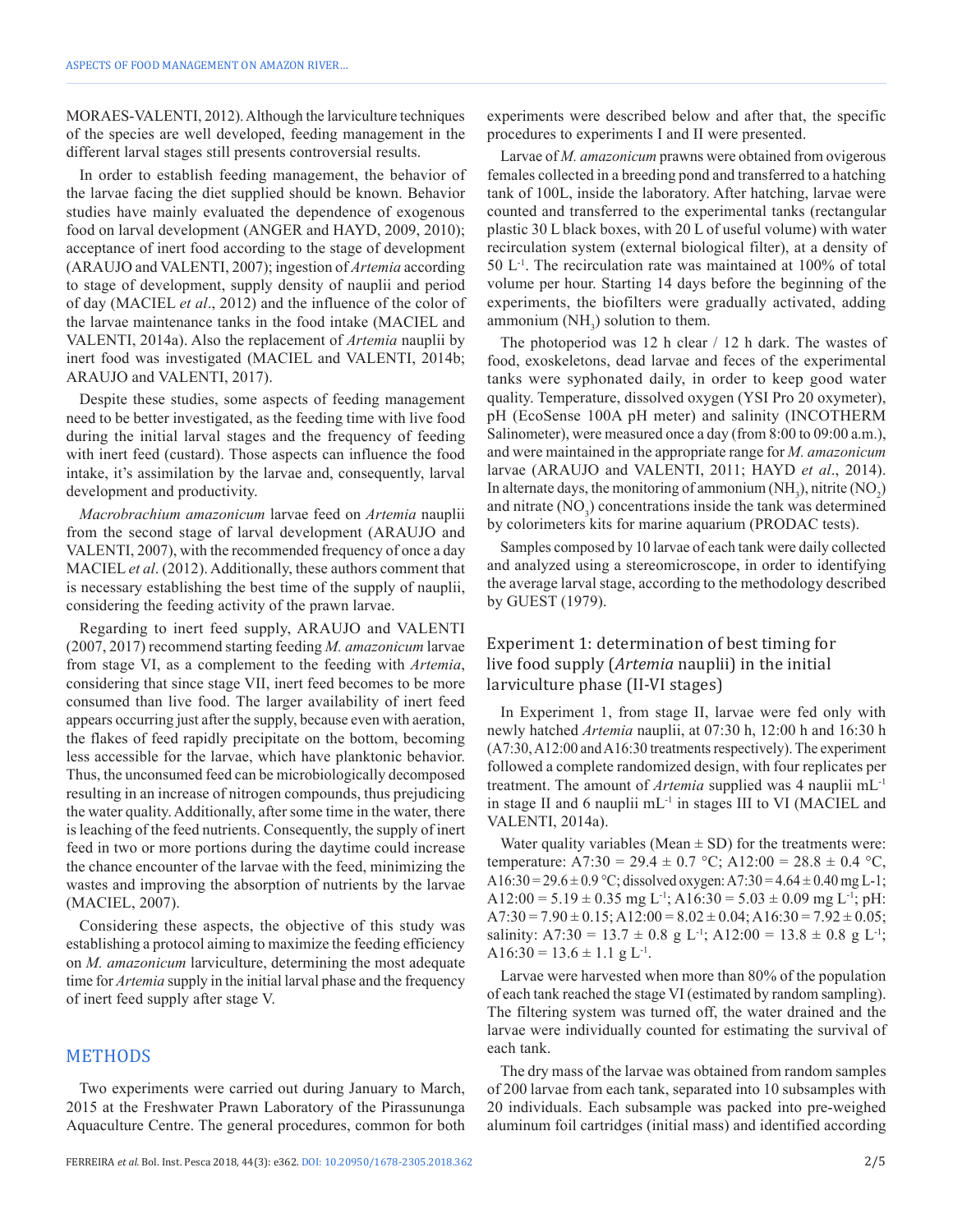to each treatment. These were then placed in Petri dishes and dried in an electric kiln at 60 °C for 12 hours; the plates were transferred to a desiccator for 2h, and after, each cartridge was weighed (final mass) in an analytical balance Mettler Toledo XP26 (1 mµ precision). The dry mass was determined by the difference between the final mass and the initial mass of the cartridges, according to the treatments.

## Experiment 2: determination of the best frequency of inert feed supply (egg custard) on the final phase of *M. amazonicum* larval development (stages V-IX)

In Experiment 2, inert food was offered in the following frequencies (treatments): twice a day - at 08:00 and 17:00 h (IF2); three times a day - at 08:00; 12:30 and 17:00 h (IF3) and four times a day - at 08:00; 11:00 h, 14:00 and 17:00 h (IF4). The experiment was conducted on complete randomized design, with four replicates per treatment.

The inert food consisted of the "egg custard", adapted from the supplementary diet for *M. rosenbergii* larvae, described by MALLASEN and VALENTI (1998). The ingredients were weighed, blended and the resulting mixture was cooked in a pan under water bath to custard consistency. After cooling, it was cut into small pieces, individually wrapped with polyethylene film and frozen at −18 °C. Before being fed to the larvae, the pieces were made into smaller particles, which were then passed through a sieve with 1.00 mm mesh and the filtrate was collected in a 0.5 mm mesh screen for larvae on stages V and VI, and in a 0.7 mm mesh screen for stages VII onward.

Larvae were feed on the basis of the procedures adopted by MACIEL and VALENTI (2014a), consisting on newly hatched *Artemia* supplied daily at 10:00 h, from the second larval stage onwards, and inert food supplied from stage VI onwards, according to the treatments described above. The daily amount supplied of inert food was the same for all treatments, varying of  $0.5$  g tank<sup>-1</sup> at stages VI and VII and 1.0 g tank-1 from stage VIII onwards.

Water quality variables (Mean  $\pm$  SD) for the treatments were: AI2 = 28.0  $\pm$  0.4 °C; AI3 = 28.4  $\pm$  0.4 °C; AI4 = 27.9  $\pm$  0.9 °C (temperature);  $AI2 = 5.66 \pm 0.12$  mg L<sup>-1</sup>,  $AI3 = 5.65 \pm 0.14$  mg L<sup>-1</sup>, AI4 =  $5.80 \pm 0.17$  mg L<sup>-1</sup> (dissolved oxygen); AI2 =  $7.90 \pm 0.15$ ; AI3 –  $8.02 \pm 0.04$ , AI4 =  $7.92 \pm 0.05$  (pH) and AI2 =  $13.7 \pm 0.8$  g L<sup>-1</sup>, AI3 – 13.8  $\pm$  0.8 g L<sup>-1</sup>, AI4 – 13.6  $\pm$  1.1 g L<sup>-1</sup> (salinity).

The tanks were harvested when more than 80% of the larvae population metamorphosed into post-larvae (PL) (estimated by random sampling). All the PL and the remaining larvae were counted in order to calculate survival rate. The dry mass for each experimental tank was determined as described for the larvae (experiment I). After that, the means of production variables with their respective standard deviations (survival rate, dry mass and duration of larviculture) were calculated to the each treatment.

#### Statistical analysis

Before the hypothesis test, the survival data were square-root arc-sine transformed as recommended for ZAR (2010), but they are presented as non-transformed percentages for easier visualization.

Data of nitrogenous compounds and production were tested for normality (Shapiro-Wilk) and homoscedasticity (Bartlett). As no significant deviation was observed, means were subjected to one-way ANOVA, using Statistica version 7.0. When differences among variables were observed, the means were compared by the Tukey Test  $(p<0.05)$ .

## **RESULTS**

#### Experiment 1

Apparently, the *Artemia* supplying time has not significantly influenced the concentration of ammonium  $(NH_3)$ , nitrite  $(NO_2)$ and nitrate  $(NO_3)$  (Table 1). However, the high standard deviations may have masked possible effects of treatments on such variables. Lower concentrations were observed on A7:30 treatment and the higher, on A16:30 treatment.

Production variables (dry mass, survival rate, and days of larviculture) did not differ statistically  $(p<0.05)$  among treatments, whereas survival rate presented high SD values in the treatments A12:00 and A16:30 (Table 2).

#### Experiment 2

As in the Experiment 1, water variables total ammonium  $(NH<sub>3</sub> + NH<sub>4</sub>)$ , nitrite  $(NO<sub>2</sub>)$  and nitrate  $(NO<sub>3</sub>)$  were not significantly influenced  $(p<0.05)$  by the frequencies of inert feed supplying (Table 3).

**Table 1.** Water quality variables (mean  $\pm$  SD) total ammonium  $(NH<sub>3</sub> + NH<sub>4</sub>)$ , nitrite  $(NO<sub>2</sub>)$  and nitrate  $(NO<sub>3</sub>)$ , according to the treatments tested in Experiment 1: A7:30 - *Artemia* supplied at early morning; A12:00 - *Artemia* supplied at noon; A16:30 - *Artemia* supplied at late afternoon.

| <b>Variable</b>       | <b>Treatment</b> |                                 |                 |
|-----------------------|------------------|---------------------------------|-----------------|
|                       | A7:30            | A12:00                          | A16:30          |
| $NH3 + NH4 (mg L-1)$  | $0.29 \pm 0.36$  | $1.04 \pm 1.34$                 | $1.18 \pm 1.61$ |
| $NO_2$ (mg $L^{-1}$ ) | $0.02 \pm 0.03$  | $0.18 \pm 0.33$                 | $0.72 \pm 1.21$ |
| $NO_3$ (mg $L^{-1}$ ) | $4.96 \pm 3.47$  | $5.06 \pm 4.87$ $5.25 \pm 1.66$ |                 |

**Table 2.** Production variables (mean  $\pm$  SD) dry mass (DM), survival rate (SR) and days of larviculture (DL) (Mean  $\pm$  SD), according to the treatments tested in Experiment 1: A7:30 - *Artemia* supplied at early morning; A12:00 - *Artemia* supplied at noon; A16:30 - *Artemia* supplied at late afternoon.

| Variable    | <b>Treatment</b> |                 |                 |
|-------------|------------------|-----------------|-----------------|
|             | A7:30            | A12:00          | A16:30          |
| DM(mg)      | $199 \pm 047$    | $2.09 \pm 0.53$ | $2.26 \pm 0.40$ |
| SR(%)       | $74.8 \pm 3.5$   | $61.7 \pm 11.1$ | $673 \pm 143$   |
| $DL$ (days) | $83 \pm 13$      | $7.5 \pm 1.3$   | $7.5 \pm 1.7$   |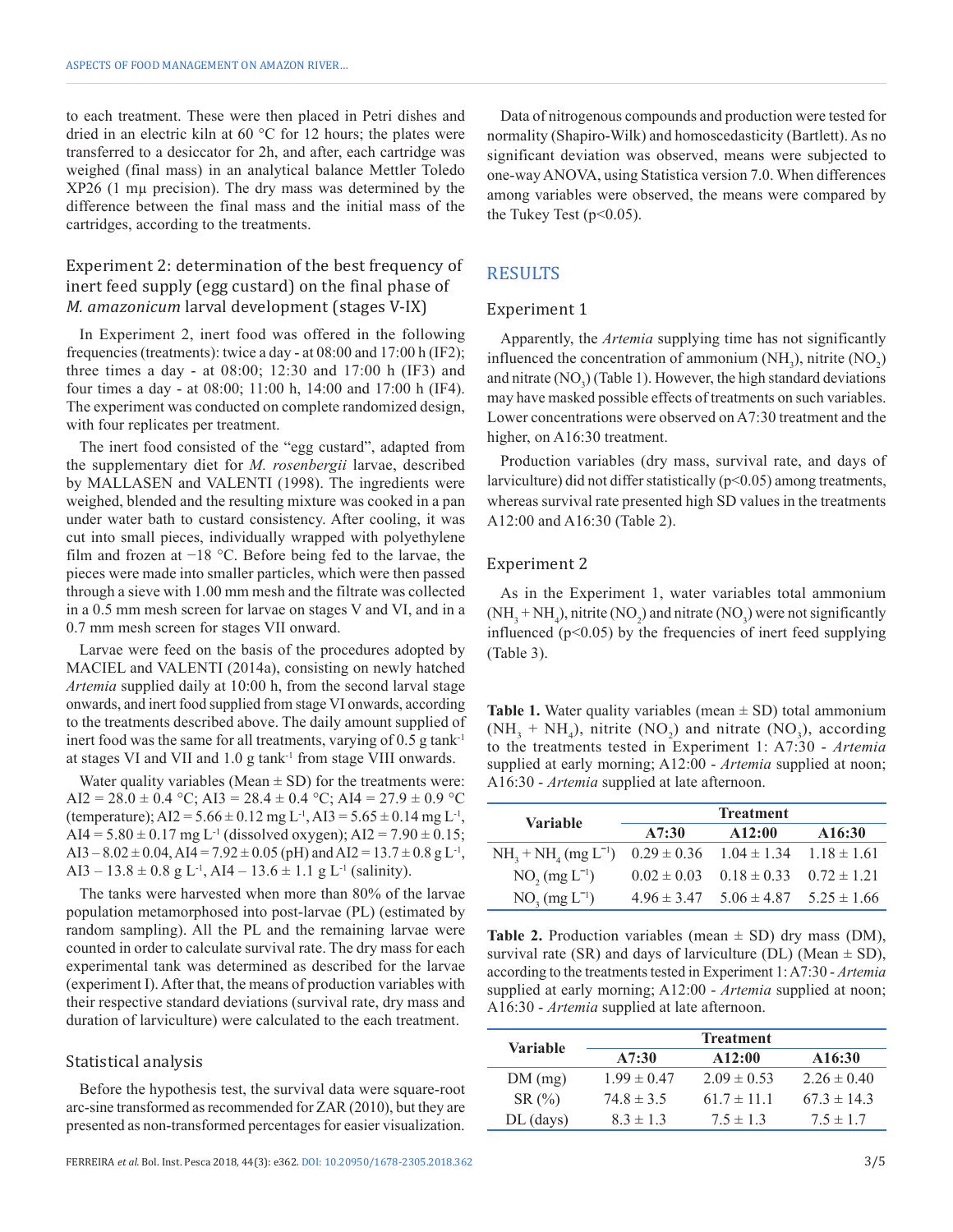**Table 3.** Water quality variables (mean  $\pm$  SD) total ammonium  $(NH<sub>3</sub> + NH<sub>4</sub>)$ , nitrite  $(NO<sub>2</sub>)$  and nitrate  $(NO<sub>3</sub>)$ , according to the treatments tested in Experiment 2: IF2 - inert feed supplied two times per day (at 08:00 and 17:00 h); IF3 - inert feed supplied three times per day (at 08:00; 12:30 and 17:00 h) and IF4 - inert feed supplied four times per day (at 08:00; 11:00 h, 14:00 and 17:00 h).

| <b>Variable</b>       | <b>Treatment</b> |                                                 |     |
|-----------------------|------------------|-------------------------------------------------|-----|
|                       | IF2              | IF3                                             | -F4 |
| $NH3 + NH4 (mg L-1)$  |                  | $0.05 \pm 0.04$ $0.04 \pm 0.04$ $0.00 \pm 0.00$ |     |
| $NO_2$ (mg $L^{-1}$ ) |                  | $0.67 \pm 1.22$ $0.07 \pm 0.04$ $0.09 \pm 0.04$ |     |
| $NO_3$ (mg $L^{-1}$ ) |                  | $3.80 \pm 0.59$ $3.36 \pm 1.32$ $4.08 \pm 2.04$ |     |

**Table 4.** Production variables (mean  $\pm$  SD) dry mass (DM), survival rate (SR) and days of larviculture (DL) (Mean  $\pm$  SD), according to the treatments tested in Experiment 2:-IF2 - inert feed supplied two times per day (at 08:00 and 17:00 h); IF3 - inert feed supplied three times per day (at 08:00; 12:30 and 17:00 h) and IF4 - inert feed supplied four times per day (at 08:00; 11:00 h, 14:00 and 17:00 h).

| <b>Variable</b> | <b>Treatment</b> |                  |                  |  |
|-----------------|------------------|------------------|------------------|--|
|                 | IF2              | IF3              | TF4              |  |
| DM(mg)          | $11.15 \pm 0.78$ | $11.09 \pm 1.04$ | $11.68 \pm 2.58$ |  |
| SR(%)           | $42.4 \pm 13.0$  | 52.5 $\pm$ 8.4   | $47.6 \pm 10.0$  |  |
| $DL$ (days)     | $20.3 \pm 1.0$   | $19.8 \pm 1.0$   | $20.5 \pm 1.7$   |  |

Production variables did not present statistical differences (p<0.05) among the treatments. However, means of survival rates showed high standard deviation (Table 4).

#### DISCUSSION

The concentration of nitrogen compounds remained at the recommended range to this species  $\leq 1.6$  mg L<sup>-1</sup> for ammonium,  $\leq 0.8$  mg L<sup>-1</sup> for nitrite and  $\leq 80.0$  mg L<sup>-1</sup> for nitrate), according to MORAES-VALENTI and VALENTI (2010). Nitrogen by-products are resulting from both larvae excretion and decomposition of organic matter especially wastes of food. Considering that the food management can influence the food intake by the larvae, it can be inferred that the biofiltration system was not overloaded due to the unconsumed food, indicating that the managements evaluated did not negatively affect the nitrification process and could be used on *M. amazonicum* larviculture.

However, it is important to highlight that the high standard deviations observed in the concentration of nitrogen compounds of both experiments, could indicate the smaller or the higher adjusting to the feed management in larval phase. The higher the intake by larvae, the smaller the waste of feed and, consequently, minor variation in concentration of nitrogen compounds is expected.

During the initial larval development of *M. rosenbergii*, the sensorial and food apprehension structures are barely developed (HENRIQUES *et al*., 2014). Consequently, the larvae are not able to efficiently pursuit their prey. According to BARROS and VALENTI (1997), this characteristic makes the chance of encounter is the main mechanism of gathering food in earlier larval stages. Indeed, MACIEL *et al*. (2012) verified that for *M. amazonicum* larvae, the encounter opportunity is the most important factor of gathering food during the night whereas the vision is the most important mechanism under day light, making that the supply of feed is more easily encountered by larvae along the day. Based on the results here obtained, it can be recommended, for *M. amazonicum* larviculture feeding management, the supply of *Artemia* nauplii once a day at early morning, aiming to reduce labor costs.

The survival rates registered in the second experiment, were higher than that presented for MURTHY *et al*. (2008) (between 31.1 and 38.9%), that studied different formulated inert larval diets. DAVID *et al*. (2016), studying the effects of intensification on the *M. rosenbergii* larviculture, obtained survivals between 55.0  $\pm$  5.7% and 63.4  $\pm$  9.6%, but it must be considered that the *M. amazonicum* larviculture protocol is not so well studied as *M. rosenbergii* one, and survival rates can oscillate among different cycles and may be sound improved with further studies.

The supply of inert diet twice a day is generally used both for *M. rosenbergii* (DAVID *et al*., 2016) and *M. amazonicum* (MACIEL and VALENTI, 2014b) larvae. In a recent experiment, ARAUJO and VALENTI (2017) found that productivity and survival were significantly higher when *M. amazonicum* larvae was fed twice a day with inert food and *Artemia* during all the larval stages, than when larvae were fed only with inert food four times per day along the entire cycle.

KOVALENKO *et al*. (2002) that studied a semi-purified microbound diet containing alginate was compared to newly hatched live *Artemia* nauplii as an exclusive diet for the culture of larval freshwater prawn *M. rosenbergii.* Those authors fed the larvae with the inert diet several times during the light phase (every 1.5–2 h) and obtained survival rates varying from 77.3% to 73.3%. The survivals were not significantly different from that of *Artemia*-fed larvae. Contrasting to those results, due to the lack of statistical differences among the treatments in the second experiment, it can be recommended the supply of inert feed only twice a day (treatment IF2) after stage V, until the metamorphosis into post-larvae instead of three or four times (treatments IF3 and IF4), in order to reduce costs with labor.

#### **CONCLUSION**

Once the adjustment of feeding routine is one of the most important factors in crustacean larviculture, based on the results obtained in the present study, it can be recommended, for *M. amazonicum* larviculture feeding management, the supply of *Artemia* nauplii once a day at early morning and inert feed two times per day (at early morning and late afternoon), after stage V until the metamorphosis.